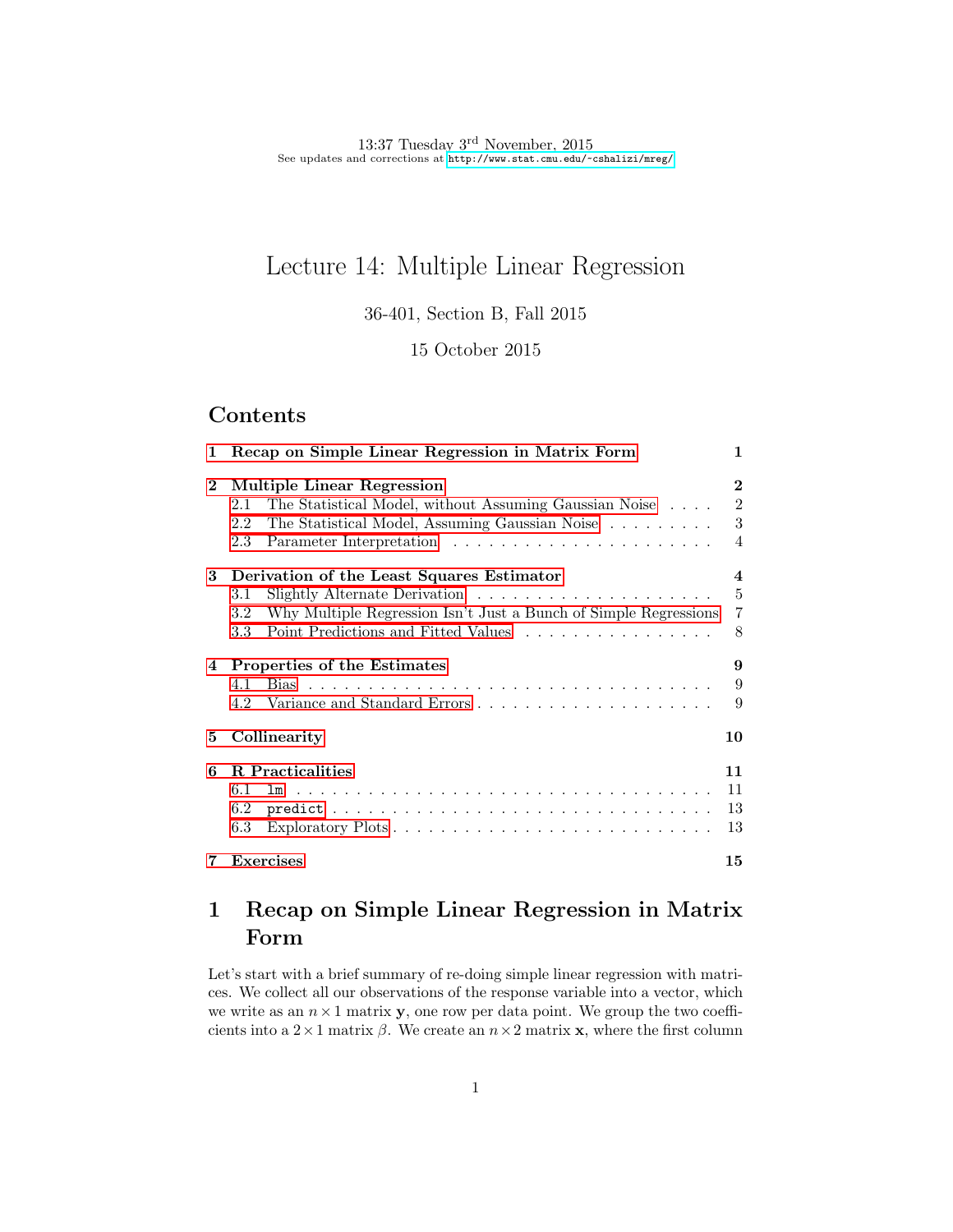consists entirely of 1s, and the second column contains all our observations of the predictor variable, again, one row per data point. Our point predictions are then given by  $\mathbf{x}\beta$ , and the mean squared error by  $n^{-1}(\mathbf{y}-\mathbf{x}\beta)^T(\mathbf{y}-\mathbf{x}\beta)$ .

The derivative of the MSE with respect to  $\beta$  is

$$
\frac{2}{n}(-\mathbf{x}^T\mathbf{y} + \mathbf{x}^T\mathbf{x}\beta)
$$
 (1)

Setting this to zero at the optimum coefficient vector  $\widehat{\beta}$  gives the (matrix) estimating equation

$$
-\mathbf{x}^T \mathbf{y} + \mathbf{x}^T \mathbf{x} \widehat{\beta} = 0
$$
 (2)

whose solution is of course

<span id="page-1-2"></span>
$$
\widehat{\beta} = (\mathbf{x}^T \mathbf{x})^{-1} \mathbf{x}^T \mathbf{y}
$$
\n(3)

We verified last time that  $\widehat{\beta}$  does, in fact, coincide with what we already know the least squares solutions to be. Before, we had two estimating equations for two unknowns  $(\hat{\beta}_0 \text{ and } \hat{\beta}_1)$ , and we had to keep track of how they related to each other and how to solve either one. The matrix inversion and multiplication in Eq. [3](#page-1-2) encapsulates all of that book-keeping.

We also saw that the fitted values at the data points used to estimate the model are linear combinations of the observed responses, with weights given by the hat or influence matrix:

$$
\widehat{\mathbf{m}} = \mathbf{x} (\mathbf{x}^T \mathbf{x})^{-1} \mathbf{x}^T \mathbf{y} = \mathbf{H} \mathbf{y}
$$
(4)

Geometrically, this means that we find the fitted values by taking the vector of observed responses y and projecting it on to a certain plane, which is entirely defined by the values in x.

## <span id="page-1-0"></span>2 Multiple Linear Regression

We are now ready to go from the simple linear regression model, with one predictor variable, to em multiple linear regression models, with more than one predictor variable[1](#page-1-3) . Let's start by presenting the statistical model, and get to estimating it in just a moment.

## <span id="page-1-1"></span>2.1 The Statistical Model, without Assuming Gaussian Noise

In the basic form of the multiple linear regression model,

<span id="page-1-3"></span><sup>1</sup>You might wonder why the jargon here contrasts "simple" with "multiple", rather than with "complex". The reason is that the older sense of "simple" is "having only one part" or "made from just one ingredient".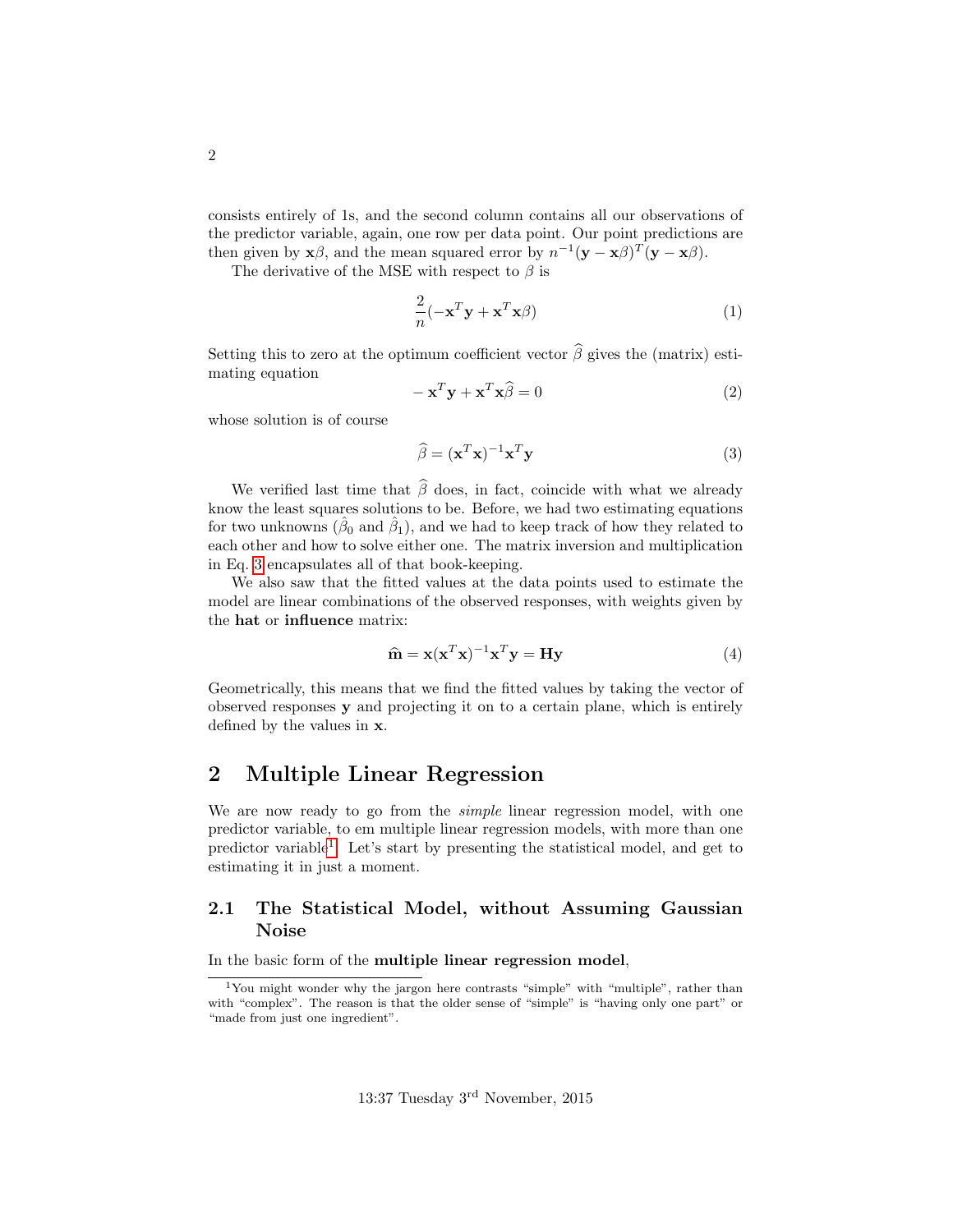- 1. There are p quantitative predictor variables,  $X_1, X_2, \ldots, X_p$ . We make no assumptions about their distribution; in particular, they may or may not be dependent. X without a subscript will refer to the vector of all of these taken together.
- 2. There is a single response variable Y .
- 3.  $Y = \beta_0 + \sum_{i=1}^p \beta_i X_i + \epsilon$ , for some constants (coefficients)  $\beta_0, \beta_1, \dots \beta_p$ .
- 4. The noise variable  $\epsilon$  has  $\mathbb{E}[\epsilon|X=x] = 0$  (mean zero),  $\text{Var}[\epsilon|X=x] = \sigma^2$ (constant variance), and is uncorrelated across observations.

In matrix form, when we have  $n$  observations,

$$
\mathbf{Y} = \mathbf{X}\boldsymbol{\beta} + \boldsymbol{\epsilon} \tag{5}
$$

where **X** is a  $n \times (p+1)$  matrix of random variables (including an all-and-always 1 first column), and  $\epsilon$  is an  $n \times 1$  matrix of noise variables. By the modeling assumptions,  $\mathbb{E}[\epsilon|\mathbf{X}] = 0$  while  $\text{Var}[\epsilon|\mathbf{X}] = \sigma^2 \mathbf{I}$ .

### <span id="page-2-0"></span>2.2 The Statistical Model, Assuming Gaussian Noise

#### In the multiple linear regression model with Gaussian noise,

- 1. There are p quantitative predictor variables,  $X_1, X_2, \ldots X_p$ . We make no assumptions about their distribution; in particular, they may or may not be dependent. X without a subscript will refer to the vector of all of these taken together.
- 2. There is a single response variable Y .
- 3. The variables are related through

$$
Y = \beta_0 + \sum_{i=1}^p \beta_i X_i + \epsilon \t{,} \t(6)
$$

for some constants (coefficients)  $\beta_0, \beta_1, \ldots \beta_p$ .

4. The noise variables  $\epsilon$  have a jointly-Gaussian  $MVN(\mathbf{0}, \sigma^2\mathbf{I})$  distribution, independent of X.

From these assumptions, it follows that, conditional on  $X, Y$  has a multivariate Gaussian distribution,

$$
\mathbf{Y}|\mathbf{X} \sim MVN(\mathbf{X}\beta, \sigma^2 \mathbf{I})\tag{7}
$$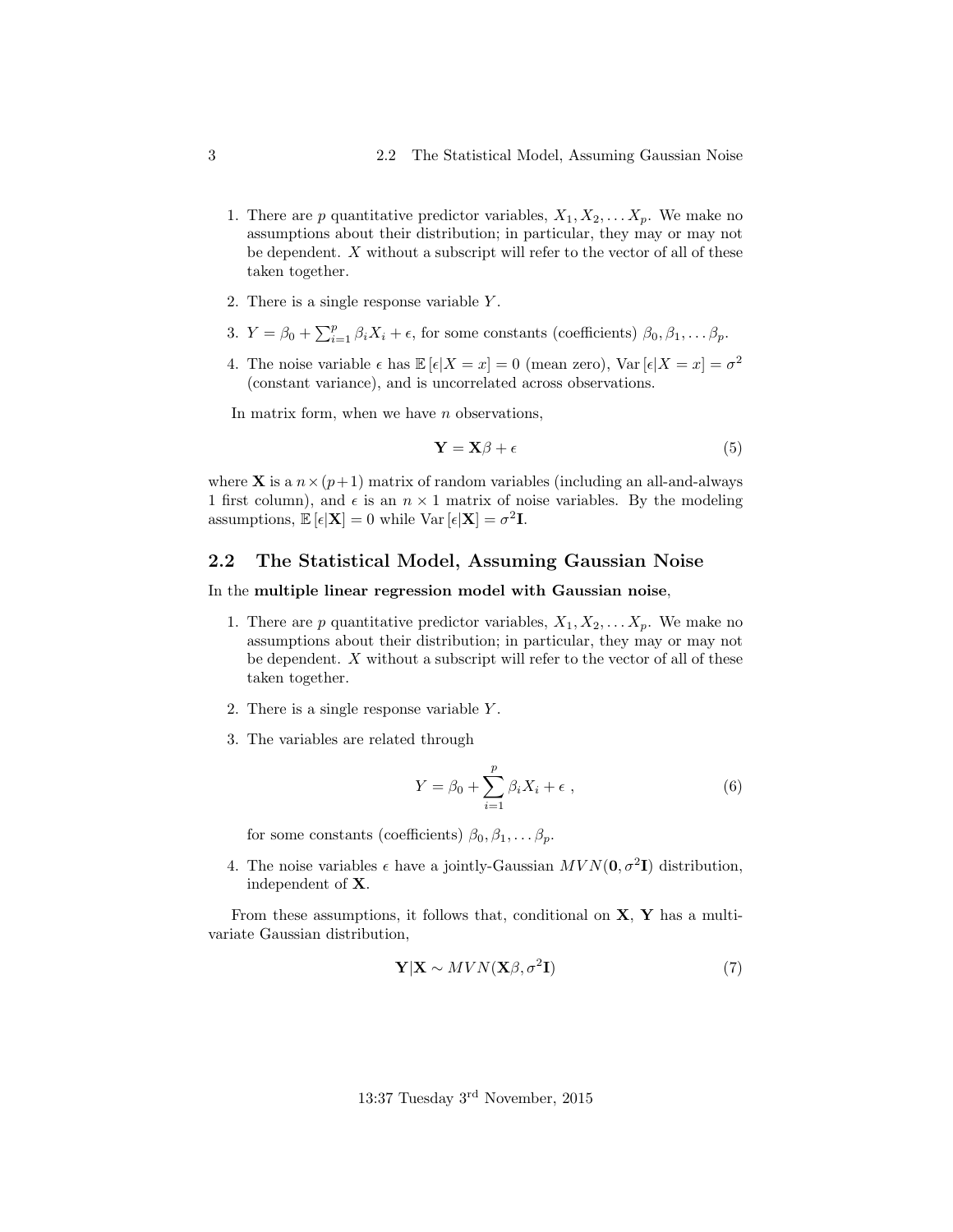#### <span id="page-3-0"></span>2.3 Parameter Interpretation

 $\beta_0$  is the expected value of Y are the origin:

$$
\beta_0 = \mathbb{E}[Y|X_1 = 0, X_2 = 0, \dots X_p = 0]
$$
\n(8)

The multiple linear regression model assumes that each predictor variable makes a separate contribution to the expected response, that these contributions add up without any interaction, and that each predictor's contribution is linear<sup>[2](#page-3-2)</sup>. Thus  $\beta_i$  is the rate at which  $\mathbb{E}[Y]$  changes as  $X_i$ , and only  $X_i$ , changes, regardless of where  $X_i$  starts (linearity in  $X_i$ ), and regardless of what any of the other variables might be (additivity across variables).

## <span id="page-3-1"></span>3 Derivation of the Least Squares Estimator

We now wish to estimate the model by least squares. Fortunately, we did essentially all of the necessary work last time.

This is because the formula we derived for the mean squared error,

$$
\frac{1}{n}(\mathbf{y} - \mathbf{x}\beta)^T(\mathbf{y} - \mathbf{x}\beta)
$$
\n(9)

did not actually care whether **x** was  $n \times 2$  or  $n \times (p+1)$  for any larger p, so long as  $\beta$  was  $(p+1) \times 1$ . Neither did any of the matrix calculus we did, so it remains true that

$$
\nabla_{\beta} MSE(\beta) = \frac{2}{n} \left( -\mathbf{x}^T \mathbf{y} + \mathbf{x}^T \mathbf{x} \beta \right) ; \qquad (10)
$$

that the estimating equation is

$$
-\mathbf{x}^T \mathbf{y} + \mathbf{x}^T \mathbf{x} \widehat{\beta} = 0 \tag{11}
$$

and that the solution, the ordinary least squares (OLS) estimator, is

<span id="page-3-3"></span>
$$
\widehat{\beta} = (\mathbf{x}^T \mathbf{x})^{-1} \mathbf{x}^T \mathbf{y}
$$
\n(12)

Eq. [12](#page-3-3) is going to keep coming up again and again; whether you memorize it deliberately or through sheer exposure is up to you.

(We didn't have to use matrix notation to arrive at this point. In principle, we could have written out the MSE as an explicit sum over data points, and then taken  $p + 1$  partial derivatives with respect to the  $p + 1$  coefficients. This would have led to a system of  $p + 1$  linear equations in  $p + 1$  unknowns, which we could then try to solve. But all of this machinery is conveniently assembled into the linear algebra, which makes it much easier to handle.)

<span id="page-3-2"></span><sup>2</sup>We will see some ways of allowing predictor variables to interact later in this class. The topic will be explored more fully in 402, along with additive but nonlinear models.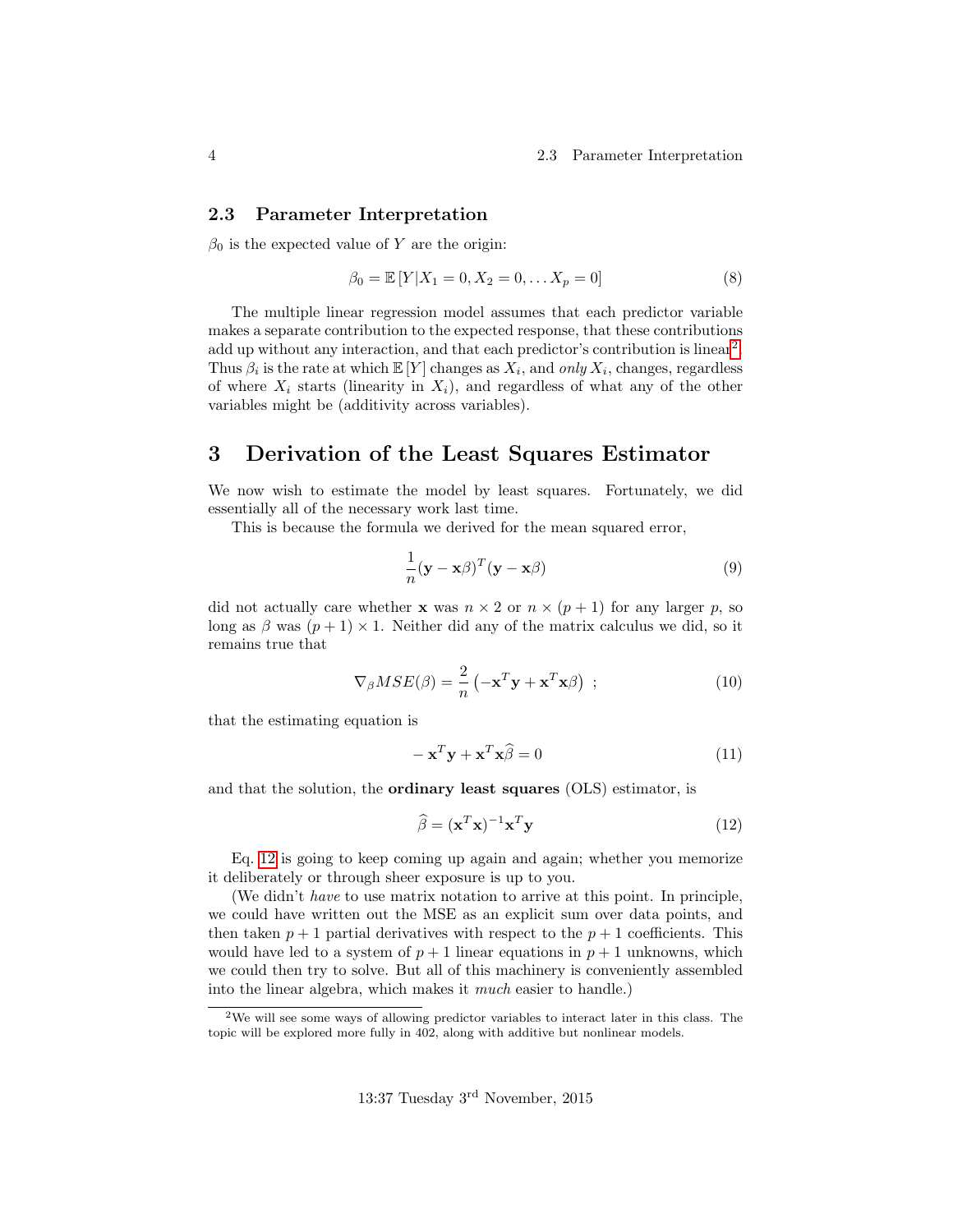#### 5 3.1 Slightly Alternate Derivation

### <span id="page-4-0"></span>3.1 Slightly Alternate Derivation

To appreciate what's going on in Eq. [12,](#page-3-3) it may help to look at a slightly different derivation, which explicitly separates the intercept from the other coefficients. So, in this subsection, and this sub-section only,  $\beta_0$  will be the scalar intercept, β will be a  $p \times 1$  vector of slope coefficients (not  $(p+1) \times 1$ ), and **x** will be an  $n \times p$  matrix of observations of the predictors (i.e., no column of 1s).

The mean squared error will be

$$
\frac{1}{n}(\mathbf{y} - \beta_0 \mathbf{1} - \mathbf{x}\beta)^T (\mathbf{y} - \beta_0 \mathbf{1} - \mathbf{x}\beta)
$$
 (13)

where **1** is the  $n \times 1$  matrix of all 1s. The relevant derivatives are

$$
\frac{\partial MSE}{\partial \beta_0} = -\frac{2}{n} \mathbf{1}^T (\mathbf{y} - \beta_0 \mathbf{1} - \mathbf{x}\beta)
$$
(14)

and

$$
\nabla_{\beta} MSE = \frac{2}{n} (\beta_0 \mathbf{x}^T \mathbf{1} - \mathbf{x}^T \mathbf{y} + \mathbf{x}^T \mathbf{x} \beta)
$$
(15)

Setting both derivatives to zero at the optimum, we get

$$
\hat{\beta}_0 = \frac{1}{n} \mathbf{1}^T \mathbf{y} - \frac{1}{n} \mathbf{1}^T \mathbf{x} \hat{\beta}
$$
 (16)

Notice that  $n^{-1} \mathbf{1}^T \mathbf{y}$  is just our old friend  $\overline{y}$ . Similarly,  $\frac{1}{n} \mathbf{1}^T \mathbf{x}$  is the  $1 \times p$  matrix giving the sample means for each coordinate of x; lets call this  $\bar{x}$ . Thus

<span id="page-4-1"></span>
$$
\hat{\beta}_0 = \overline{y} - \overline{\mathbf{x}} \hat{\beta} \tag{17}
$$

and the intercept will make sure the regression surface goes through the mean of the data.

Turning to the equation for  $\widehat{\beta}$ ,

$$
0 = \hat{\beta}_0 \frac{1}{n} \mathbf{x}^T \mathbf{1} - \frac{1}{n} \mathbf{x}^T \mathbf{y} + \frac{1}{n} \mathbf{x}^T \mathbf{x} \hat{\beta}
$$
(18)

At this point, let's make two moves which will simplify things later. First, notice that  $\hat{\beta}_0$  is a scalar, so we can move it all the way to the right of the first term we're adding, getting

$$
0 = \frac{1}{n}\mathbf{x}^T \mathbf{1}\hat{\beta}_0 - \frac{1}{n}\mathbf{x}^T \mathbf{y} + \frac{1}{n}\mathbf{x}^T \mathbf{x}\hat{\beta}
$$
 (19)

Second, notice that  $n^{-1}\mathbf{x}^T\mathbf{1} = \overline{\mathbf{x}}^T$ . Thus

$$
0 = \overline{\mathbf{x}}^T \hat{\beta}_0 - \frac{1}{n} \mathbf{x}^T \mathbf{y} + \frac{1}{n} \mathbf{x}^T \mathbf{x} \hat{\beta}
$$
 (20)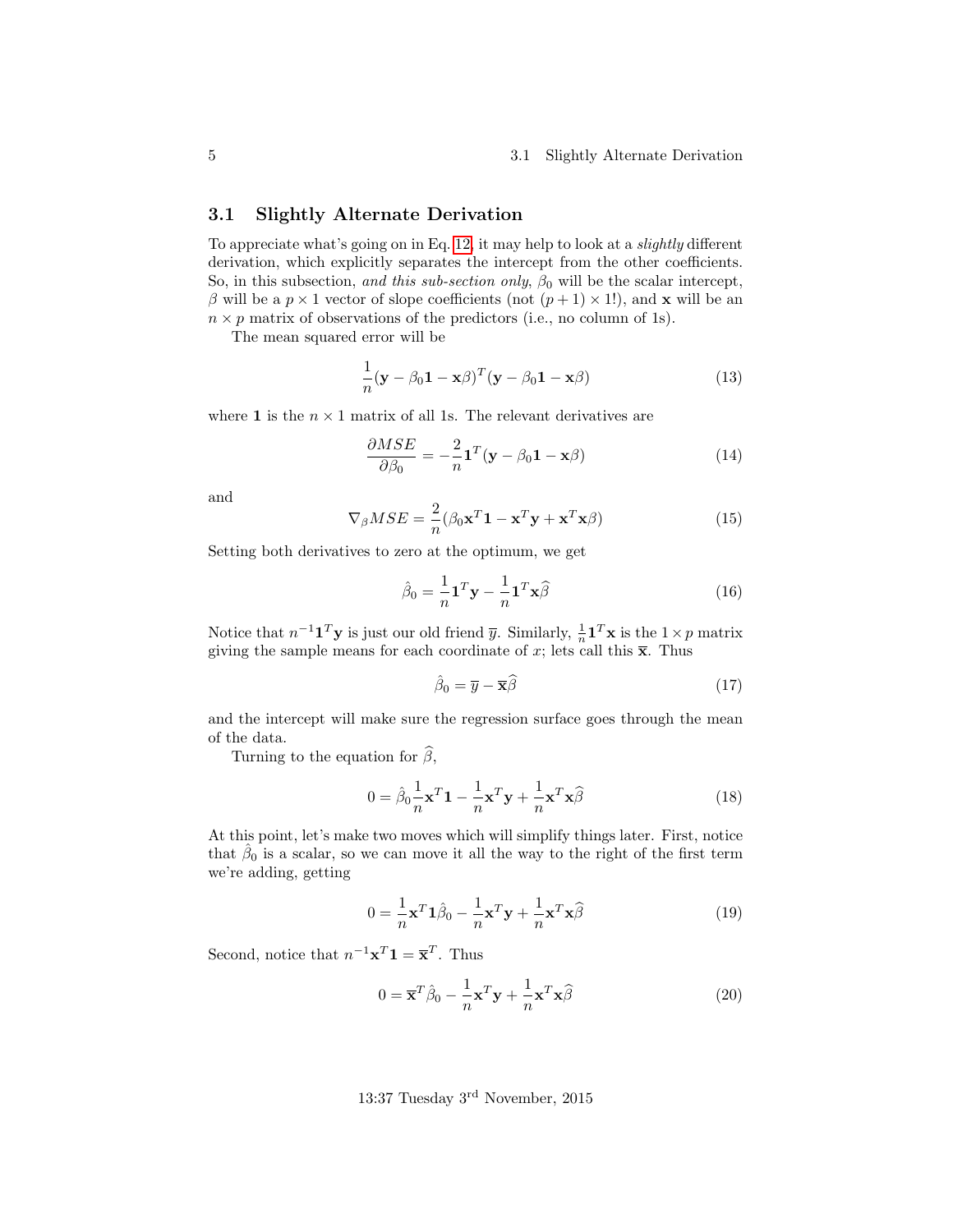#### 6 3.1 Slightly Alternate Derivation

Now substitute in Eq. [17](#page-4-1) for  $\hat{\beta}_0$ :

$$
0 = \overline{\mathbf{x}}^T (\overline{y} - \overline{\mathbf{x}} \widehat{\beta}) - \frac{1}{n} \mathbf{x}^T \mathbf{y} + \frac{1}{n} \mathbf{x}^T \mathbf{x} \widehat{\beta}
$$
 (21)

$$
0 = \overline{\mathbf{x}}^T \overline{y} - \overline{\mathbf{x}}^T \overline{\mathbf{x}} \widehat{\beta} - \frac{1}{n} \mathbf{x}^T \mathbf{y} + \frac{1}{n} \mathbf{x}^T \mathbf{x} \widehat{\beta}
$$
 (22)

$$
\frac{1}{n}\mathbf{x}^T\mathbf{x}\widehat{\beta} - \overline{\mathbf{x}}^T\overline{\mathbf{x}}\widehat{\beta} = -\overline{\mathbf{x}}^T\overline{y} + \frac{1}{n}\mathbf{x}^T\mathbf{y}
$$
\n(23)

$$
\left(\frac{1}{n}\mathbf{x}^T\mathbf{x} - \overline{\mathbf{x}}^T\overline{\mathbf{x}}\right)\widehat{\beta} = \frac{1}{n}\mathbf{x}^T\mathbf{y} - \overline{\mathbf{x}}^T\overline{y}
$$
\n(24)

It is straight-forward to check that (Exercise [1\)](#page-14-1)

$$
\frac{1}{n}\mathbf{x}^T\mathbf{y} - \overline{\mathbf{x}}^T\overline{y}
$$
 (25)

is the  $p \times 1$  matrix whose  $i^{\text{th}}$  entry is the sample covariance between  $X_i$  and Y. Similarly (Exercise [2\)](#page-14-2),

$$
\frac{1}{n}\mathbf{x}^T\mathbf{x} - \overline{\mathbf{x}}^T\overline{\mathbf{x}}\tag{26}
$$

is the  $p \times p$  sample variance-covariance matrix of the  $X_i$ 's. (This is why I left in the seeming-redundant factors of  $1/n$ .

Let us call these two matrices, respectively,  $c_{X,Y}$  and  $v_X$ . Then our equation for the vector of slopes is

$$
\mathbf{v}_X \beta = \mathbf{c}_{X,Y} \tag{27}
$$

which of course has the solution

$$
\widehat{\beta} = \mathbf{v}_X^{-1} \mathbf{c}_{X,Y} \tag{28}
$$

In words: we find the slopes by first finding the covariance between each predictor and the response, and then multiplying by the inverse of the predictor's covariance matrices. The intercept is just a fudge-factor to make sure the regression surface goes through the mean of the data.

Taking the  $n \to \infty$  limit As the sample size grows, the law of large numbers tells us  $\mathbf{v}_X \to \text{Var}[X]$ , the true  $p \times p$  variance-covariance matrix of the predictors. Similarly,  $\mathbf{c}_{\mathbf{X},Y} \to \text{Cov}[X,Y]$ , the  $p \times 1$  matrix of covariances between the predictors and the response. Hence (by continuity)

$$
\widehat{\beta} \to \text{Var}\left[X\right]^{-1} \text{Cov}\left[X, Y\right] \tag{29}
$$

I leave it as an exercise [\(3\)](#page-14-3) to show that, first, under the model assumptions, the true vector of slopes  $\beta$  is indeed equal to  $Var[X]^{-1}Cov[X, Y]$ , and, second, that this vector of slopes would minimize the expected squared error (not the in-sample mean squared error).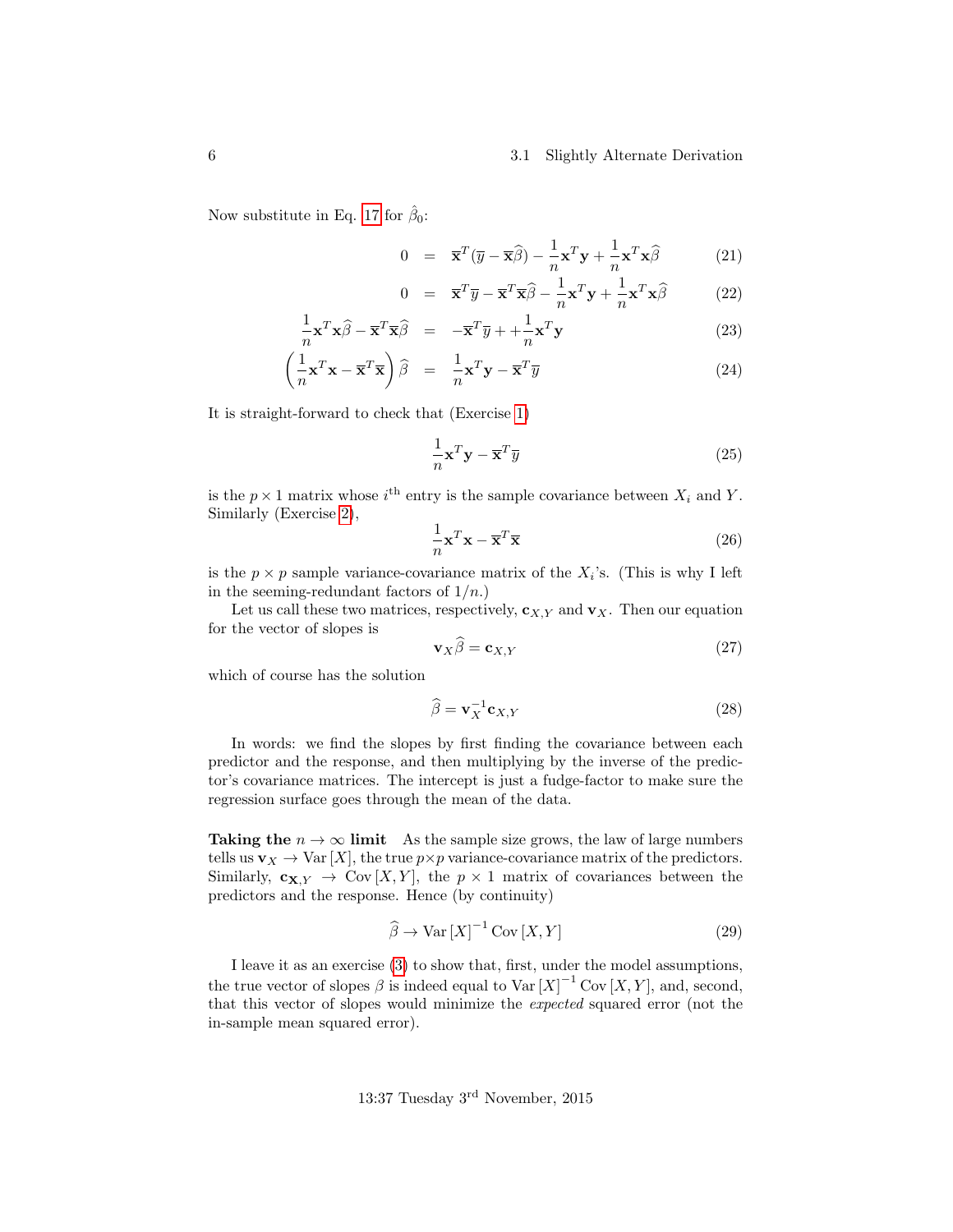7 3.2 Why Multiple Regression Isn't Just a Bunch of Simple Regressions

## <span id="page-6-0"></span>3.2 Why Multiple Regression Isn't Just a Bunch of Simple Regressions

When we do multiple regression, the slopes we get for each variable aren't the same as the ones we'd get if we just did  $p$  separate simple regressions. Why not?

The book-keeping answer In §[3.1,](#page-4-0) we saw that the slopes are determined by  $\mathbf{v}_X^{-1}\mathbf{c}_{X,Y}$ . If  $\mathbf{v}_X^{-1}$  is diagonal, then our multiple regression will give the same slopes as many simple regressions. In turn,  $\mathbf{v}_X^{-1}$  is diagonal if and only if  $\mathbf{v}_X$ is diagonal, which means that none of the predictor variables can have any (sample) correlation with any of the others. Otherwise, minimizing the mean squared error means shifting the slopes away from what they'd be in simple regressions.

(Since x is called the design matrix, a data set where  $v<sub>X</sub>$  is diagonal is said to have an **orthogonal design**. As the word suggests, this is much more common in deliberately planned experiments than in observational studies.)

The predictive answer Suppose the real model is  $Y = \beta_0 + \beta_1 X_1 + \beta_2 X_2 + \epsilon$ . (Nothing turns on  $p = 2$ , it just keeps things short.) What would happen if we did a simple regression of Y on just  $X_1$ ? We know (Lecture 1) that the optimal (population) slope on  $X_1$  should be

$$
\frac{\text{Cov}[X_1, Y]}{\text{Var}[X_1]}
$$
\n(30)

Let's substitute in the model equation for  $Y$ :

$$
\frac{\text{Cov}[X_1, Y]}{\text{Var}[X_1]} = \frac{\text{Cov}[X_1, \beta_0 + \beta_1 X_1 + \beta_2 X_2 + \epsilon]}{\text{Var}[X_1]}
$$
(31)

$$
= \frac{\beta_1 \text{Var}\left[X_1\right] + \beta_2 \text{Cov}\left[X_1, X_2\right] + \text{Cov}\left[X_1, \epsilon\right]}{\text{Var}\left[X_1\right]} \tag{32}
$$

$$
= \beta_1 + \frac{\beta_2 \text{Cov}[X_1, X_2] + 0}{\text{Var}[X_1]}
$$
(33)

$$
= \beta_1 + \beta_2 \frac{\text{Cov}[X_1, X_2]}{\text{Var}[X_1]}
$$
\n(34)

The total covariance between  $X_1$  and Y includes  $X_1$ 's direct contribution to Y, plus the indirect contribution through correlation with  $X_2$ , and  $X_2$ 's contribution to Y. (All of this applies, with subscripts swapped, to regressing Y on  $X_2$ as well.)

Said slightly differently, when there's correlation between  $X_1$  and  $X_2$ , we can predict (a bit of)  $X_2$  from  $X_1$  and vice versa. When we do simple regression, we don't care — adding up the direct and indirect relationships of Y and  $X_1$ is fine. When we do multiple regression, we don't want to "double count" that contribution to  $Y$ , so the slopes should just reflect the relationship the response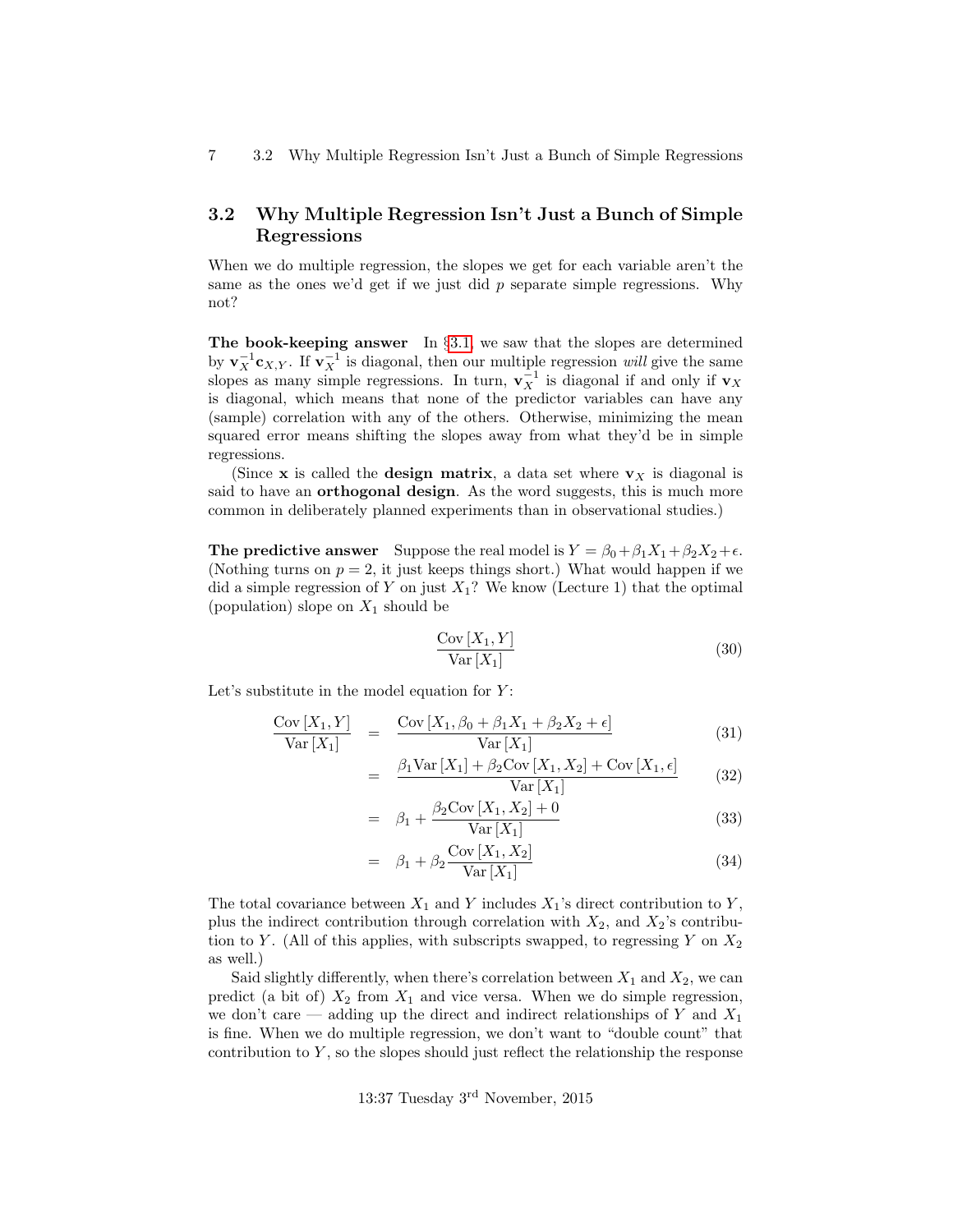and the part of each predictor variable we couldn't have already guessed from knowing the others.

(If you're wondering, "Wait, what if there's really an  $X_3$  but we only regressed on  $X_1$  and  $X_2$ , wouldn't we have the same sort of problem?", congratulations — you've just discovered omitted variable bias.)

The geometric answer Refer again to §[3.1.](#page-4-0) The optimal slopes are given by

$$
\text{Var}\left[X\right]^{-1}\text{Cov}\left[X,Y\right] \tag{35}
$$

which means that the optimal predictions are given by

$$
X^T \text{Var}\left[X\right]^{-1} \text{Cov}\left[X, Y\right] \tag{36}
$$

(The transpose on  $X$  is because I chose to write vectors as column matrices, and we need to make this come out a scalar.)

Now, Var  $[X]$  is a square, symmetric  $p \times p$  matrix, so it makes sense to talk about its square root<sup>[3](#page-7-1)</sup>, i.e., a symmetric  $p \times p$  matrix  $Var[X]^{1/2}$  such that  $\text{Var}[X] = \text{Var}[X]^{1/2} \text{Var}[X]^{1/2}$ . It follows that  $\text{Var}[X]^{-1}$  also has a square root,  $Var[X]^{-1/2}$ , given by  $\left(Var[X]^{1/2}\right)^{-1}$ . Thus we can say that the optimal predictions are given by

$$
X^T \text{Var}\left[X\right]^{-1} \text{Cov}\left[X, Y\right] = X^T \text{Var}\left[X\right]^{-1/2} \text{Var}\left[X\right]^{-1/2} \text{Cov}\left[X, Y\right] \tag{37}
$$

$$
= (\text{Var}\left[X\right]^{-1/2} X)^T \text{Cov}\left[\text{Var}\left[X\right]^{-1/2} X, Y\right] \tag{38}
$$

By the rules for algebra with variances,

$$
\text{Var}\left[\text{Var}\left[X\right]^{-1/2}X\right] = \text{Var}\left[X\right]^{-1/2}\text{Var}\left[X\right]\text{Var}\left[X\right]^{-1/2} \tag{39}
$$
\n
$$
= \text{Var}\left[X\right]^{-1/2}\text{Var}\left[X\right]^{1/2}\text{Var}\left[X\right]^{1/2}\text{Var}\left[X\right]^{-1/2} = \text{(40)}
$$

Multiplying a vector by a matrix rotates and stretches the coordinate system for the vector. Multiplying X by Var $[X]^{-1/2}$  rotates and stretches the coordinates so that all the components of  $X$  are uncorrelated with each other, and they all have variance 1. The point of the Var $[X]^{-1}$  in the formula for the regression slopes is that it, implicitly, finds the new coordinate system where the predictors are uncorrelated, and then does a bunch of simple regressions.

#### <span id="page-7-0"></span>3.3 Point Predictions and Fitted Values

Just as with simple regression, the vector of fitted values  $\hat{\mathbf{m}}$  is linear in y, and given by the hat matrix:

<span id="page-7-1"></span><sup>3</sup>For instance, we know from the "spectral" or "eigendecomposition" theorem in linear algebra that such a matrix can be written as  $U\Lambda U^T$ , where U is the  $p \times p$  matrix whose columns are the eigenvectors, and  $\Lambda$  is the diagonal matrix of eigenvalues.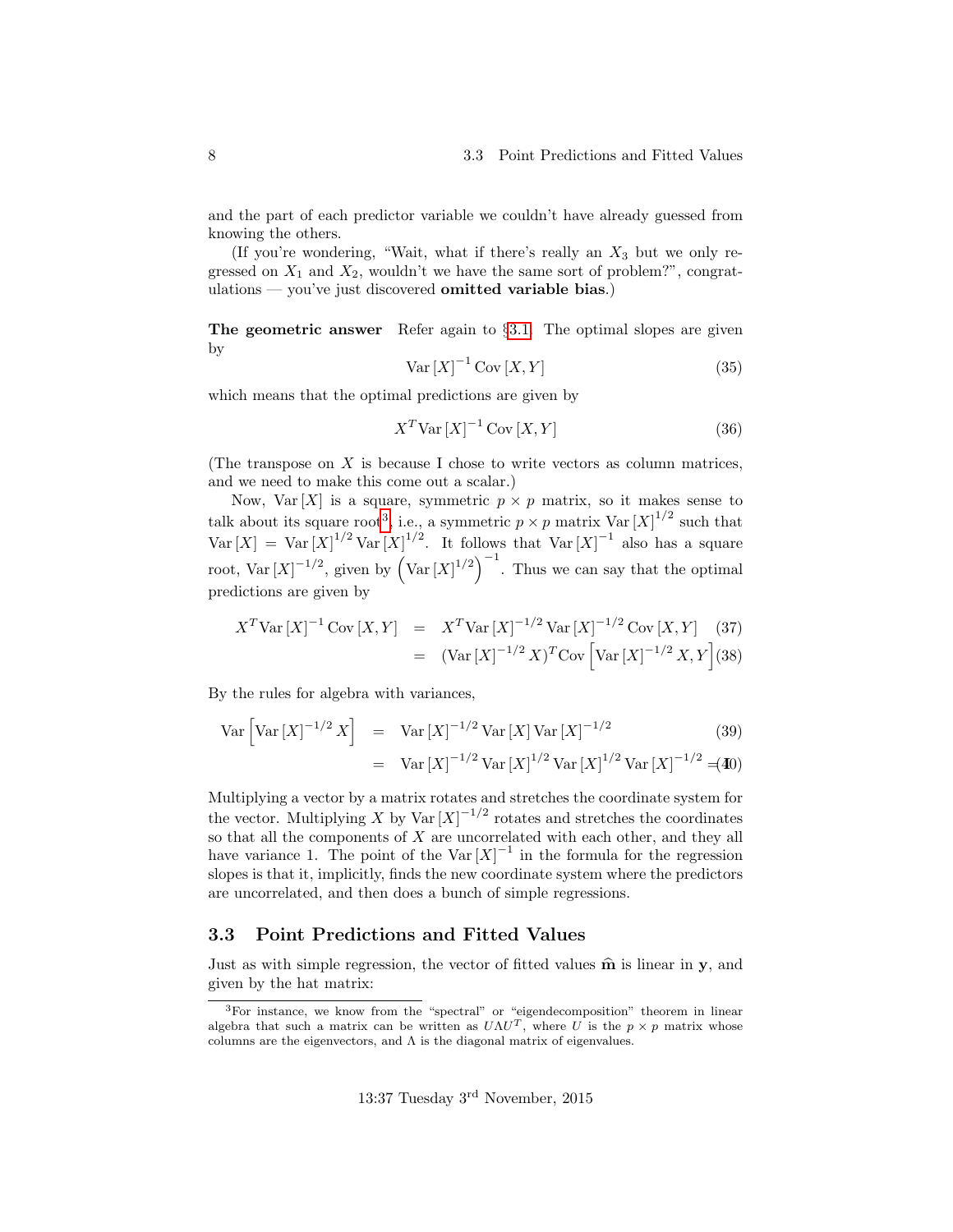$$
\widehat{\mathbf{m}} = \mathbf{x}\widehat{\beta} \tag{41}
$$

$$
= \mathbf{x}(\mathbf{x}^T \mathbf{x})^{-1} \mathbf{x}^T \mathbf{y} \tag{42}
$$

$$
= \tHy \t(43)
$$

All of the interpretations given of the hat matrix in the previous lecture still apply.

# <span id="page-8-0"></span>4 Properties of the Estimates

We will only look at the most basic properties of bias and variance here, deferring the full sampling distribution, and confidence sets, to next time.

The fundamental observation is the following. Let's hold  ${\bf x}$  fixed, and let  ${\bf Y}$ vary randomly. Since

$$
\widehat{\beta} = (\mathbf{x}^T \mathbf{x})^{-1} \mathbf{x}^T \mathbf{Y} \tag{44}
$$

and

$$
\mathbf{Y} = \mathbf{x}\beta + \epsilon \tag{45}
$$

we have

$$
\widehat{\beta} = (\mathbf{x}^T \mathbf{x})^{-1} \mathbf{x}^T \mathbf{x} \beta + (\mathbf{x}^T \mathbf{x})^{-1} \mathbf{x}^T \epsilon = \beta + (\mathbf{x}^T \mathbf{x})^{-1} \mathbf{x}^T \epsilon
$$
 (46)

#### <span id="page-8-1"></span>4.1 Bias

This is straight-forward:

$$
\mathbb{E}\left[\widehat{\beta}|\mathbf{x}\right] = \mathbb{E}\left[\beta + (\mathbf{x}^T \mathbf{x})^{-1} \mathbf{x}^T \epsilon|\mathbf{x}\right]
$$
 (47)

$$
= \beta + (\mathbf{x}^T \mathbf{x})^{-1} \mathbf{x}^T \mathbb{E} \left[ \epsilon | \mathbf{x} \right]
$$
 (48)

$$
= \beta \tag{49}
$$

Thus, the least squares estimate of the general linear model's coefficients is conditionally unbiased, no matter what  $p$  is.

Notice that we needed to use one of the modeling assumptions to get this: if the true regression function wasn't linear, we couldn't say  $\mathbb{E}[\epsilon|\mathbf{x}] = 0$ .

## <span id="page-8-2"></span>4.2 Variance and Standard Errors

This needs a little more work.

$$
Var\left[\widehat{\beta}|\mathbf{x}\right] = Var\left[\beta + (\mathbf{x}^T \mathbf{x})^{-1} \mathbf{x}^T \epsilon|\mathbf{x}\right]
$$
(50)

$$
= \operatorname{Var} \left[ (\mathbf{x}^T \mathbf{x})^{-1} \mathbf{x}^T \boldsymbol{\epsilon} | \mathbf{x} \right] \tag{51}
$$

$$
= (\mathbf{x}^T \mathbf{x})^{-1} \mathbf{x}^T \text{Var} \left[ \epsilon | \mathbf{x} \right] \mathbf{x} (\mathbf{x}^T \mathbf{x})^{-1} \tag{52}
$$

$$
= (\mathbf{x}^T \mathbf{x})^{-1} \mathbf{x}^T \sigma^2 \mathbf{I} \mathbf{x} (\mathbf{x}^T \mathbf{x})^{-1}
$$
(53)

$$
= \sigma^2 (\mathbf{x}^T \mathbf{x})^{-1} \mathbf{x}^T \mathbf{x} (\mathbf{x}^T \mathbf{x})^{-1}
$$
 (54)

$$
= \sigma^2 (\mathbf{x}^T \mathbf{x})^{-1} \tag{55}
$$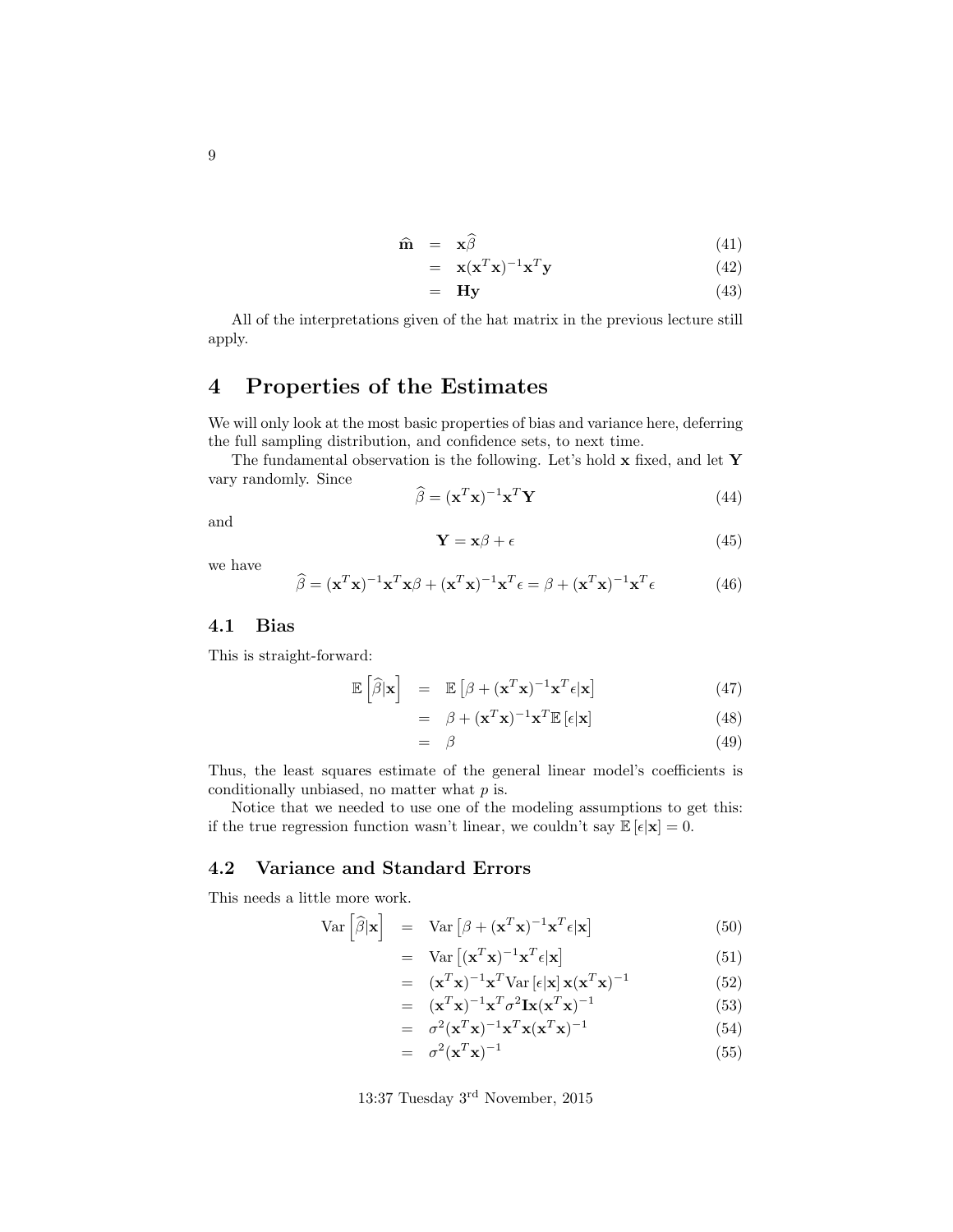Again, this is true whatever  $p$  might be.

To understand this a little better, let's re-write it slightly:

$$
\text{Var}\left[\hat{\beta}|\mathbf{x}\right] = \frac{\sigma^2}{n} (n^{-1}\mathbf{x}^T \mathbf{x})^{-1} \tag{56}
$$

The first term,  $\sigma^2/n$ , is what we're familiar with from the simple linear model. As *n* grows, we expect the entries in  $x^T x$  to be increasing in magnitude, since they're sums over all  $n$  data points; dividing all entries in the matrix by  $n$  compensates for this. If the sample covariances between all the predictor variables were 0, when we took the inverse we'd get  $1/s_{X_i}^2$  down the diagonal (except for the top of the diagonal), just as we got  $1/s_X^2$  in the simple linear model.

## <span id="page-9-0"></span>5 Collinearity

I have been silently assuming that  $(\mathbf{x}^T \mathbf{x})^{-1}$  exists, that  $\mathbf{x}^T \mathbf{x}$  is "invertible" or "non-singular". There are a number of equivalent conditions for a matrix to be invertible:

- 1. Its determinant is non-zero.
- 2. It is of "full column rank", meaning all of its columns are linearly inde- $pendent<sup>4</sup>.$  $pendent<sup>4</sup>.$  $pendent<sup>4</sup>.$
- 3. It is of "full row rank", meaning all of its rows are linearly independent.

The equivalence of these conditions are mathematical facts, proved in linear algebra; I will not re-prove them here.

What does this amount to in terms of our data? It means (Exercise [5\)](#page-14-4) that the variables must be linearly independent in our sample. That is, there must not be any set of constants  $a_0, a_1, \ldots a_p$  where, for all rows i,

$$
a_0 + \sum_{j=1}^{p} a_j x_{ij} = 0
$$
 (57)

This, in other words, means that x must be of full column rank.

To understand why linearly dependence among variables is a problem, take an easy case, where two predictors, say  $X_1$  and  $X_2$ , are exactly equal to each other. It's then not surprising that we don't have any way of estimating their coefficients. If we get one set of predictions with coefficients  $\beta_1, \beta_2$ , we'd get exactly the same predictions from  $\beta_1 + \gamma$ ,  $\beta_2 - \gamma$ , no matter what  $\gamma$  might be. If there are other exact linear relations among two variables, we can similarly trade off their coefficients against each other, without any change in anything we can observe. If there are exact linear relationships among more than two variables, all of their coefficients become ill-defined.

<span id="page-9-1"></span><sup>4</sup>Recall that a set of vectors is linearly independent if no linear combination of them is exactly zero.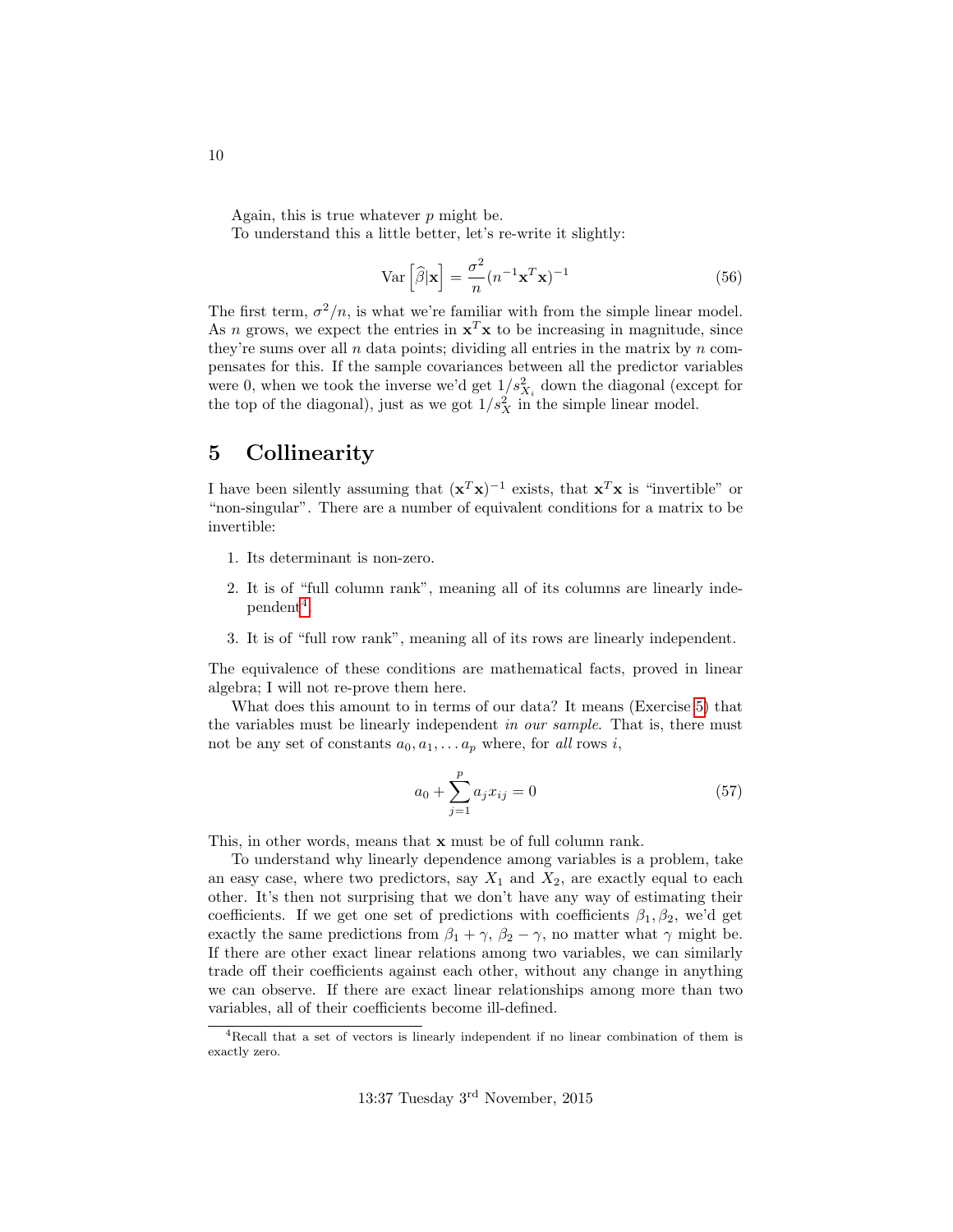We will come back in a few lectures to what to do when faced with collinearity. For now, we'll just mention a few clear situations:

- If  $n < p + 1$ , the data are collinear.
- If one of the predictor variables is constant, the data are collinear.
- If two of the predictor variables are proportional to each other, the data are collinear.
- If two of the predictor variables are otherwise linearly related, the data are collinear.

While it's important to double-check for these, especially

for right now, we'll hope it doesn't happen. That does mean, however, that we need to look and see whether it is happening.

# <span id="page-10-0"></span>6 R Practicalities

### <span id="page-10-1"></span>6.1 lm

lm works in almost the same way as for simple linear models. Let's look at the model from the last data analysis project:

mobility <- read.csv("http://www.stat.cmu.edu/~cshalizi/mreg/15/dap/1/mobility.csv")

The only real change is that we need to tell lm, through the formula, what all the predictor variables are; we do this with + signs:

```
# Fit a model with three predictors
mob.lm <- lm( Mobility ~ Commute + Latitude + Longitude, data=mobility)
```
The order of the predictor variables only matters for the order in which the coefficients will be listed. All of the utility functions we already know still work, in exactly the same way:

```
# Basic print-out:
print(mob.lm)
##
## Call:
## lm(formula = Mobility ~ Commute + Latitude + Longitude, data = mobility)
##
## Coefficients:
## (Intercept) Commute Latitude Longitude
## -3.136e-02 2.010e-01 9.383e-04 -4.305e-05
# Coefficients:
coefficients(mob.lm)
```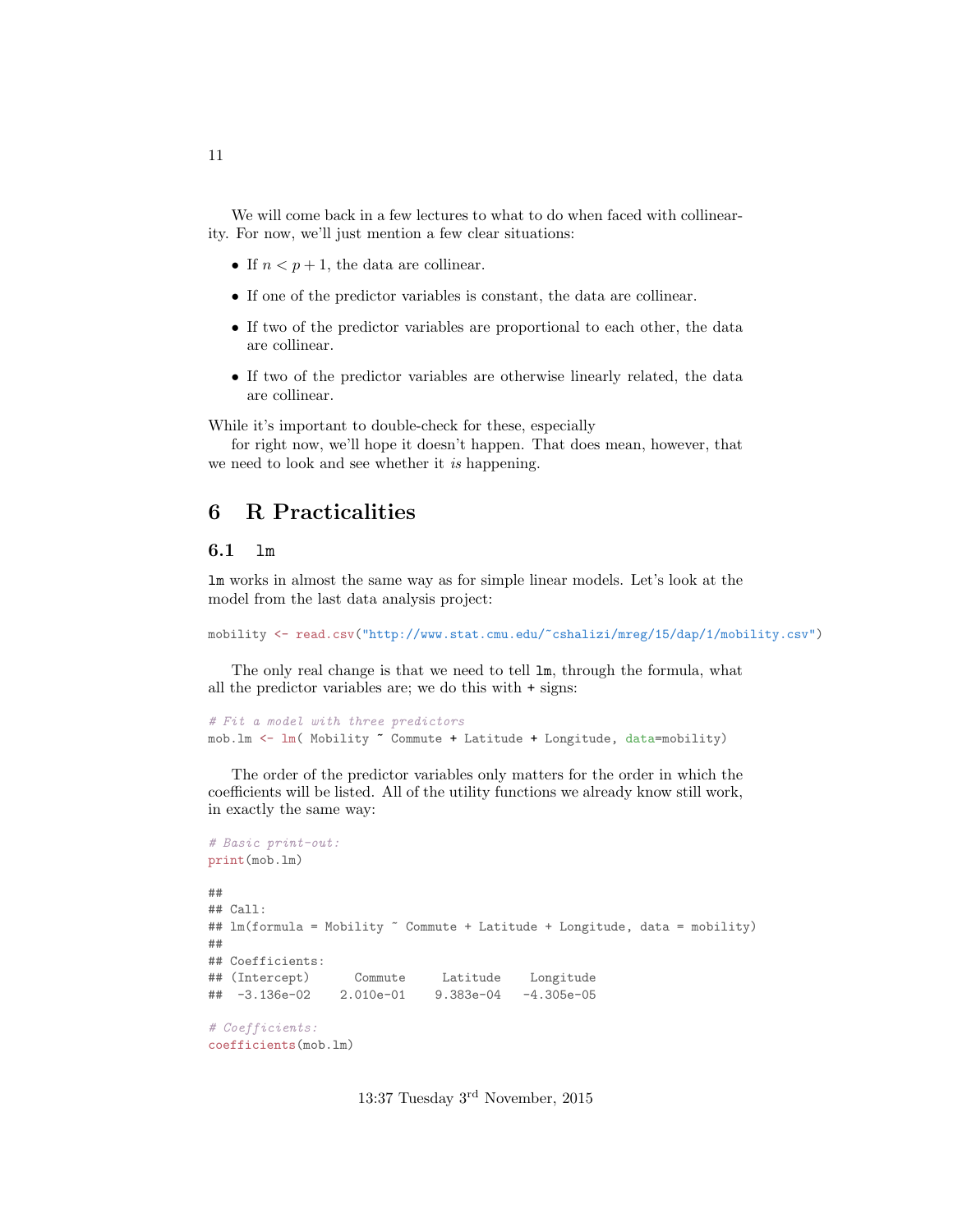```
## (Intercept) Commute Latitude Longitude
## -3.136000e-02 2.009679e-01 9.383055e-04 -4.304546e-05
# Confidence intervals for parameters:
confint(mob.lm)
## 2.5 % 97.5 %
## (Intercept) -0.0563094963 -0.0064104992
## Commute 0.1738437953 0.2280920687
## Latitude 0.0003580771 0.0015185339
## Longitude -0.0002827799 0.0001966889
# Fitted values:
head(fitted(mob.lm))
## 1 2 3 4 5 6
## 0.07172344 0.06156703 0.07867982 0.06006085 0.06464329 0.06943562
# Residuals:
head(residuals(mob.lm))
## 1 2 3 4 5
## -0.009524631 -0.007915094 -0.006044680 -0.003779634 -0.019842494
## 6
## -0.017599771
```
summary is also basically the same, but slightly more elaborate.

```
summary(mob.lm)
##
## Call:
## lm(formula = Mobility ~ Commute + Latitude + Longitude, data = mobility)
##
## Residuals:
## Min 1Q Median 3Q Max
## -0.17583 -0.02222 -0.00586 0.01758 0.32290
##
## Coefficients:
## Estimate Std. Error t value Pr(>|t|)
## (Intercept) -3.136e-02 1.271e-02 -2.468 0.01383 *
## Commute 2.010e-01 1.382e-02 14.546 < 2e-16 ***
## Latitude 9.383e-04 2.956e-04 3.175 0.00156 **
## Longitude -4.305e-05 1.221e-04 -0.353 0.72456
## ---
## Signif. codes: 0 '***' 0.001 '**' 0.01 '*' 0.05 '.' 0.1 ' ' 1
##
## Residual standard error: 0.04227 on 725 degrees of freedom
## Multiple R-squared: 0.3583,Adjusted R-squared: 0.3557
## F-statistic: 134.9 on 3 and 725 DF, p-value: < 2.2e-16
```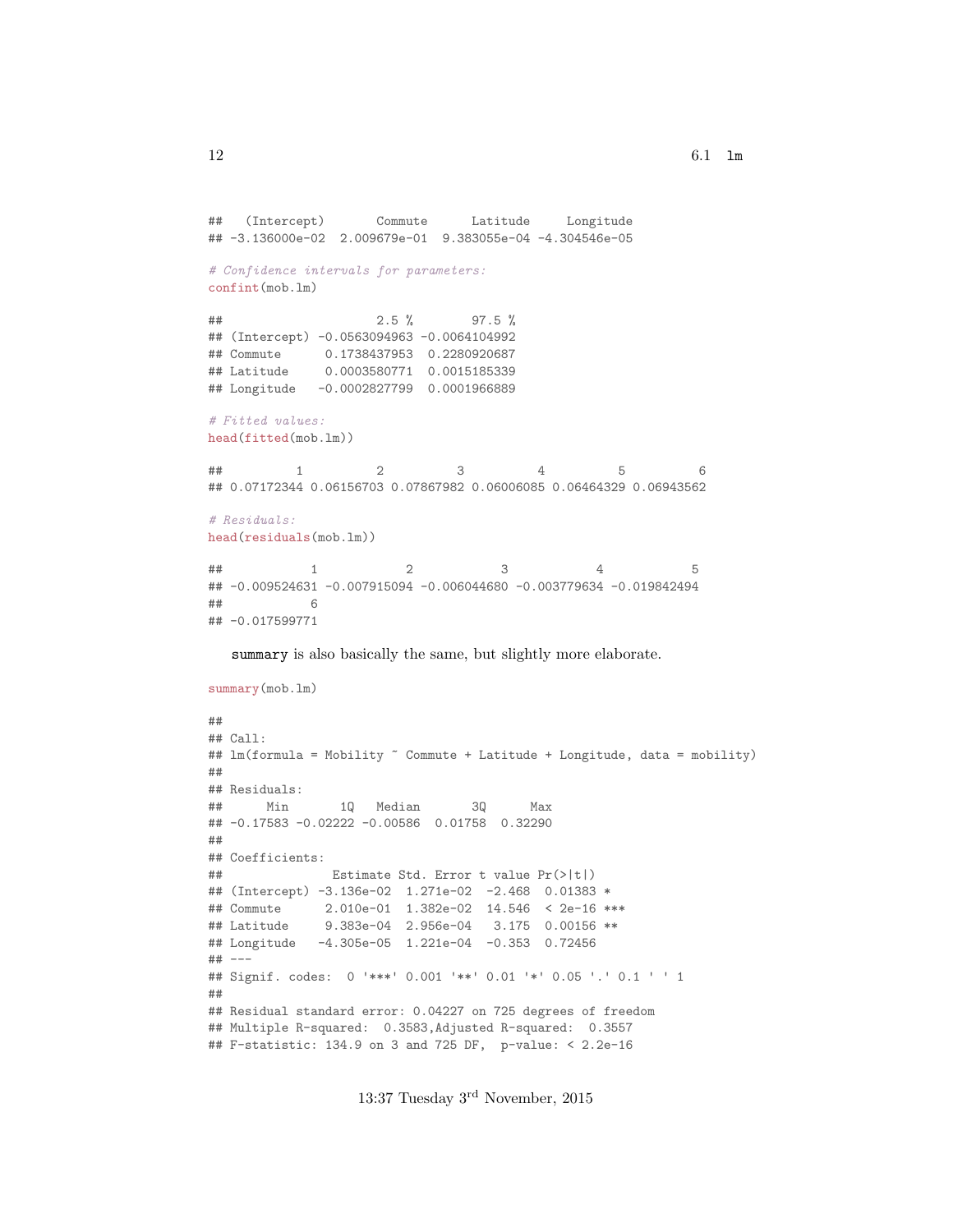This lists t-tests for every coefficient; we will go exactly how to interpret those next time.

As usual, it is much better to use a formula with just column names and a data argument than to hard-code in particular vectors.

#### <span id="page-12-0"></span>6.2 predict

predict also works in exactly the same way, only we need to give a data frame with columns for each of the predictor variables:

```
predict(mob.lm,
       newdata=data.frame(Commute=0.5,
                         Latitude=40.35,
                         Longitude=-79.92) # Where is that?
## 1
## 0.1104248
```
Confidence intervals for conditional means, and prediction intervals, work in just the same way as before.

### <span id="page-12-1"></span>6.3 Exploratory Plots

While we will go over the diagnostic plots next time, some exploratory plots are needed at this point. The simplest thing to do is a bivariate scatter-plot for every pair of variables. You could do this by writing plot umpteen times, but this is such a common task that there's a useful R function to make all possible scatterplots, called pairs (Figure [1\)](#page-13-0).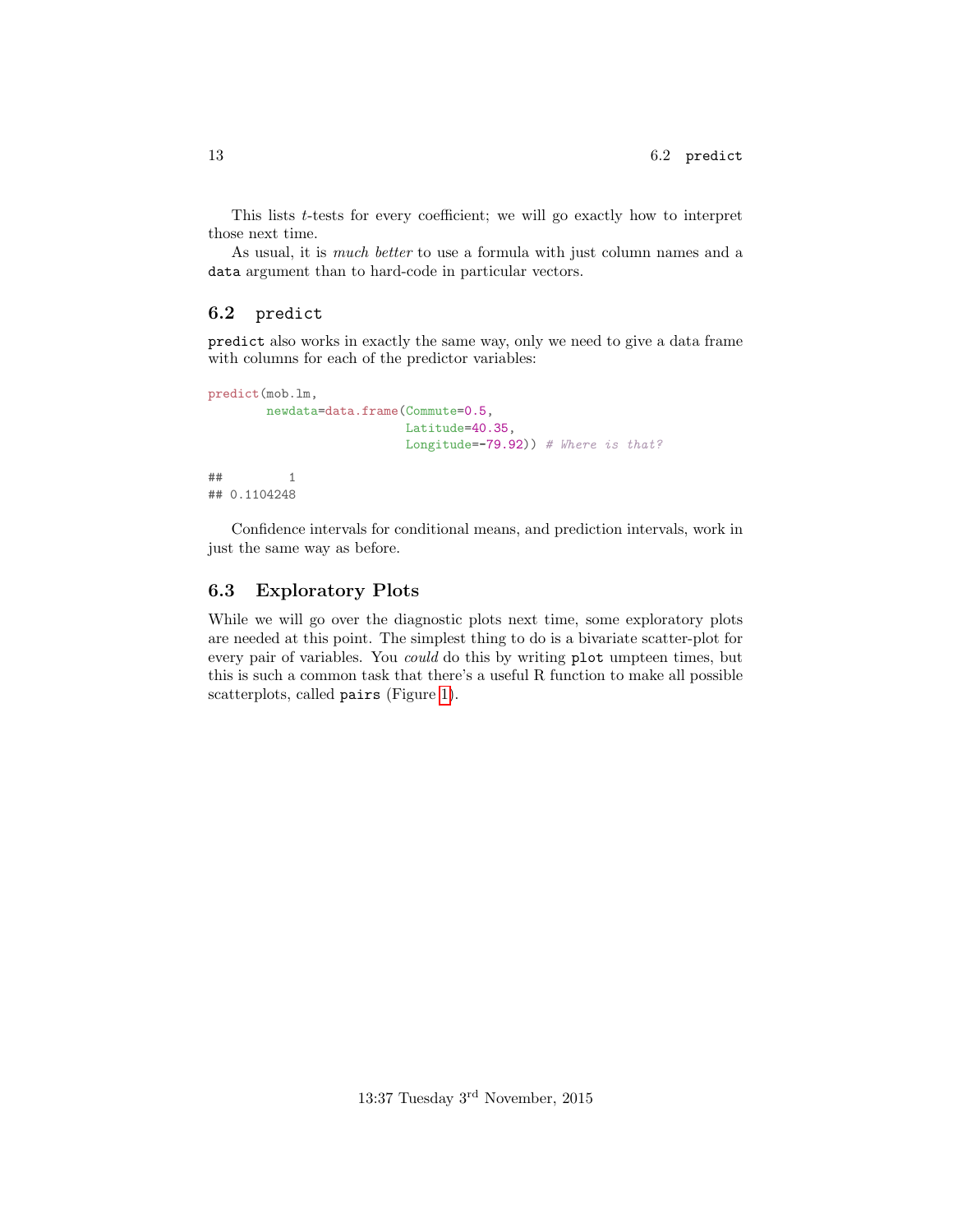<span id="page-13-0"></span>

pairs("Mobility + Commute + Latitude + Longitude, data=mobility)

FIGURE 1: Example of using pairs: the formula has an empty left-hand side (because there isn't really a distinguished response variable), and all the variables we want to plot on the right-hand side. If we left out the formula, we'd get plots of all variables against all others: why isn't that sensible here? What would happen if we used the formula Mobility  $\sim$  Commute + Latitude + Longitude?

13:37 Tuesday  $3^{\text{rd}}$  November, 2015